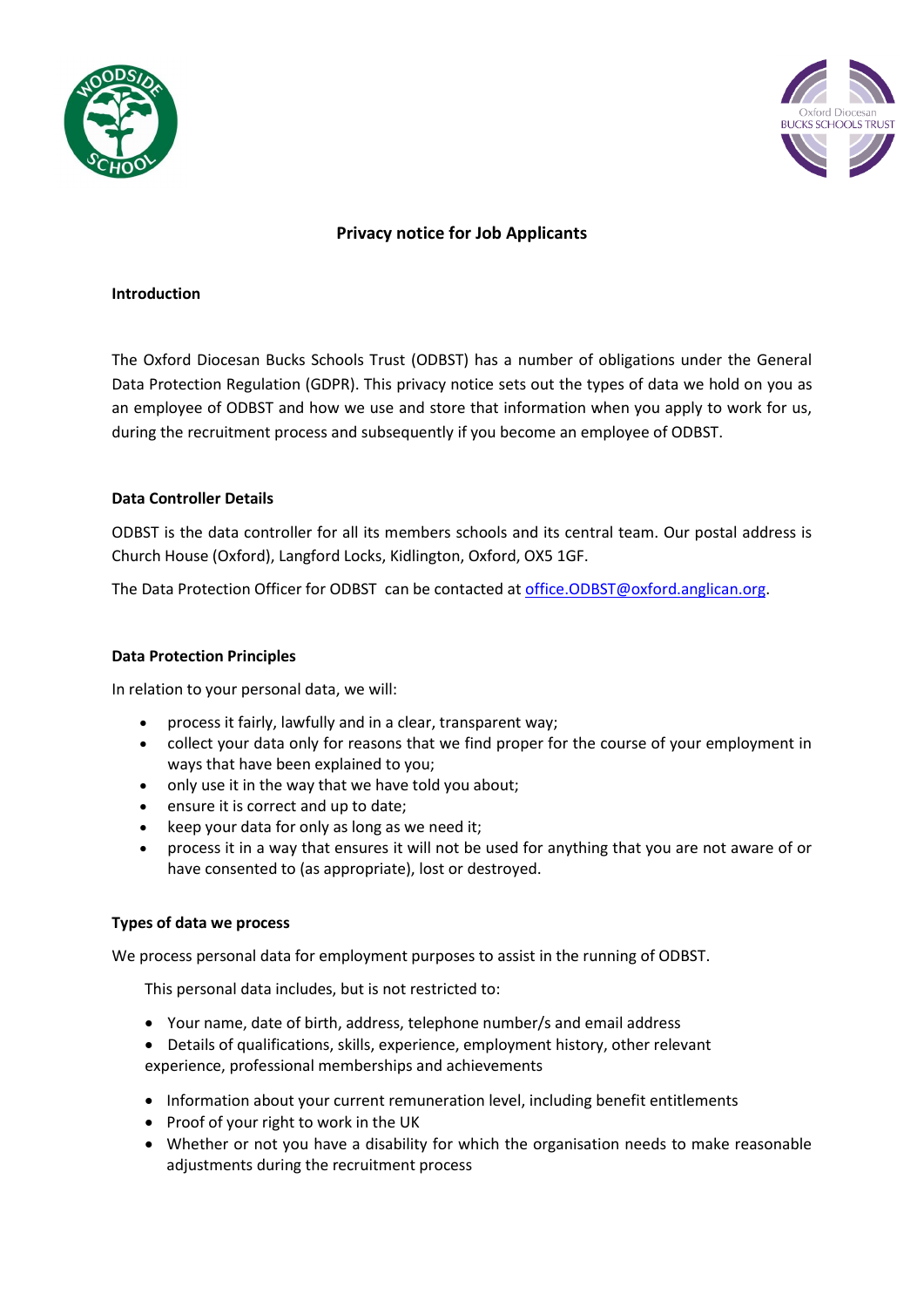- Equality monitoring information, including information about your gender, ethnic origin, sexual orientation, age, health and religion or belief
- Employment references and the results of any pre-employment screening i.e. DBS checks or fitness to work
- The outcome and results of any interviews or tests which formed part of the recruitment process
- Bank account details, National Insurance number and tax status information
- Copy of driving licence
- Photographs used during a recruitment exercise and for building access passes

We collect data about you in a variety of ways and this will usually start during a recruitment exercise, such as an application form completed by you and interview notes made on behalf of ODBST. In some cases, we may also collect data from third parties such as when taking up references from former employers. Personal data is kept in paper personnel files within Schools or within ODBST's electronic HR and IT systems, depending on the role applied for. This information is kept secure and is only used for purposes directly relevant to your employment.

#### **How ODBST process your data**

The purpose of processing this data is to help us run the Trust, including to:

- Make an offer of employment to successful candidates
- Process data in order to enter in to an employment contract
- To ensure legal obligations are fulfilled, i.e. checking proof of right to work in the UK before employment commences and seeking information regarding criminal convictions and offences
- Facilitate safe recruitment, as part of our safeguarding obligations towards pupils
- Defend any legal claims
- Determine whether we need to make any reasonable adjustments to the recruitment process for candidates who have a disability
- For equality monitoring purposes
- Inform our recruitment and retention policies

The law on data protection allows us to process your data for certain reasons only:

- in order to perform the employment contract that we are party to;
- in order to carry out legally required duties;
- in order for us to carry out our legitimate interests;
- to protect your interests; and
- where something is done in the public interest.

All of the processing carried out by us falls into one of the permitted reasons. Generally, we will rely on the first three reasons set out above to process your data.

By way of example, the personal data that is provided by you, or requested from you, during a recruitment process will enable us to perform the employment contract that we are party to (e.g. pay you), carry out our legally required duties (e.g. ensure you have the right to work in the UK) and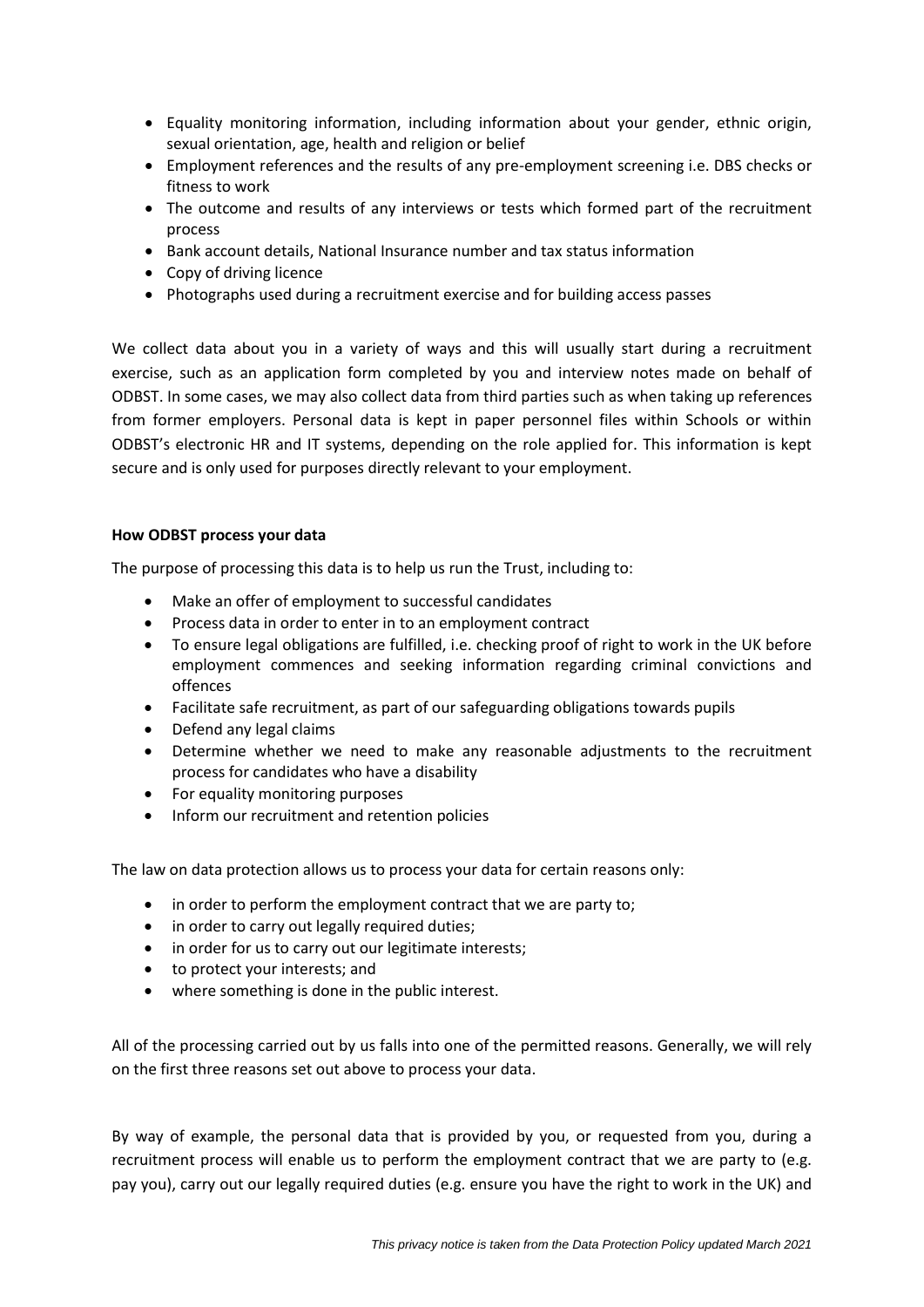carry out our legitimate interests (e.g. ensure that in line with safeguarding procedures the appropriate checks have been made before you commence employment with us). Any data that is collected to adhere to the various safeguarding requirements in schools also has a pupil, and public, interest angle.

When we collect personal information on our forms, we will make it clear whether there is a legal requirement for you to provide it, and whether there is a legal requirement on the Trust to collect it. If there is no legal requirement then we will explain why we need it and what the consequences are if it is not provided.

# **How ODBST share your information with third parties**

We will not share information about you with third parties without your consent unless the law allows us to.

We are required, by law, to pass on some of the personal data which we collect to:

- Our local authority to meet our legal obligations to share certain information with it, such as safeguarding concerns
- The Department for Education
- Police forces
- Professional bodies
- **•** Employment and recruitment agencies

This list is not exhaustive, but indicates the key organisations your information may be shared with.

If you require more information about how the Trust, local authority and / or DfE store and use your personal data please visit:

 https://www.gov.uk/government/publications/guide-to-the-general-data-protectionregulation

Other organisations with whom we may share your personal data include:

- The Disclosure and Barring Service for the purposes of carrying out checks on your suitability for work with children;
- Our payroll provider- e.g. national insurance number and bank account details- to enable you to be paid;
- HMRC in conjunction with your legal obligation to pay income tax and make national insurance contributions;
- Our Fitness to Work and our Occupational Health provider
- A child-care voucher provider where you have decided to become part of that scheme so that they can provide the vouchers to you;
- A pension provider, such as Teachers' Pensions or the Local Government Pension Scheme in order to make sure that you pay the correct amount and maintain your entitlement to a pension upon your retirement. To see their privacy policies please visit:
	- o <http://www.tpt.org.uk/privacy-policy>
	- o <https://www.buckscc.gov.uk/services/council-and-democracy/privacy-policy/>

Our disclosures to third parties are lawful because one of the following reasons applies: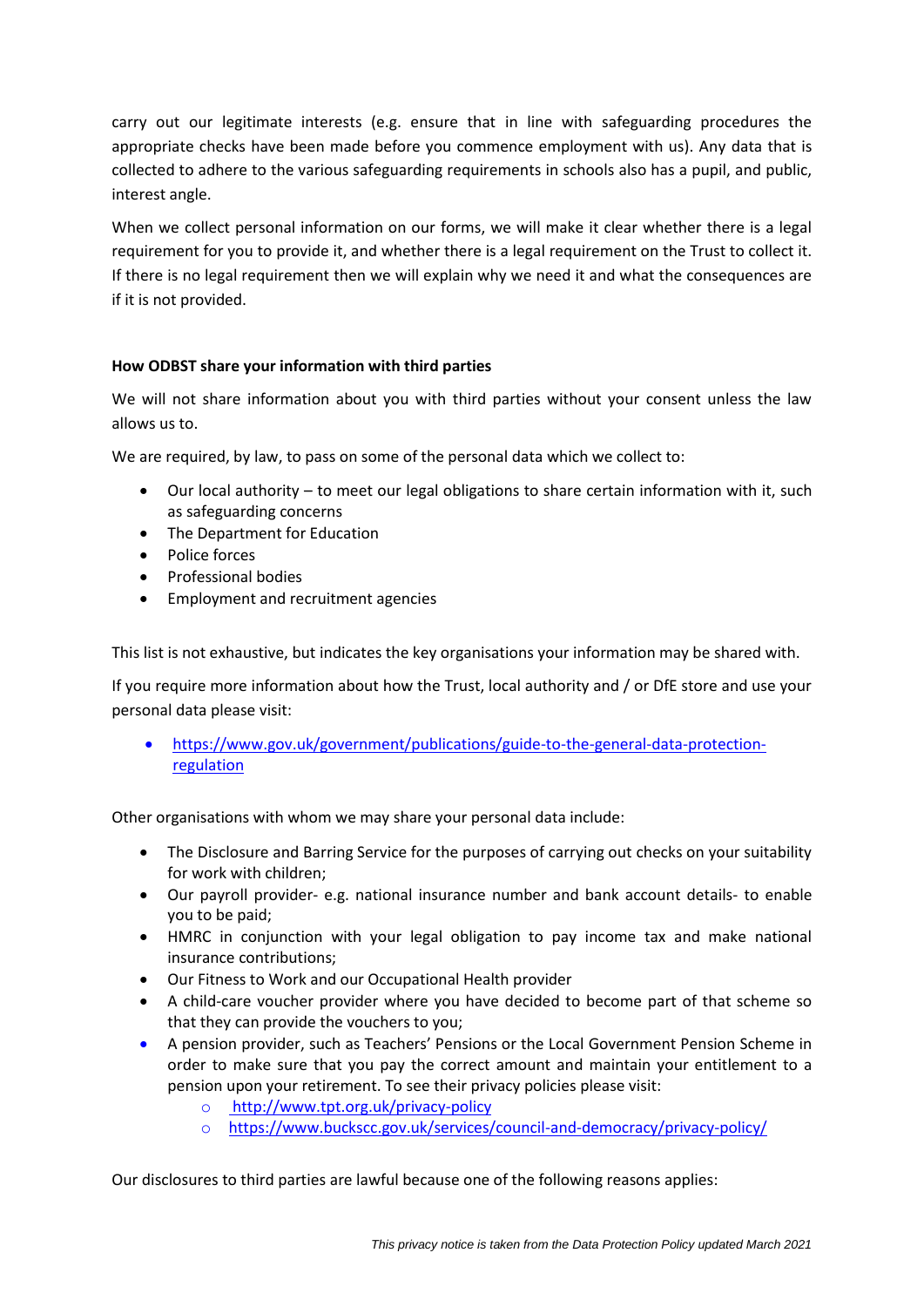- The disclosure is necessary for the performance of your employment contract;
- The disclosure is necessary for the performance of a legal obligation to which ODBST is subject, for example our legal duty to safeguard pupils;
- The disclosure is necessary to protect the vital interests of others, i.e. to protect pupils from harm;
- The disclosure is necessary for the performance of our education function which is a function in the public interest.

We do not share your data with bodies outside of the European Economic Area.

# **How long we keep your personal information**

The information you provide as part of your application will be used in the recruitment process. We will hold your data securely with access restricted to those involved in dealing with your application and in the recruitment process. Once this process is completed the data relating to unsuccessful applicants will be destroyed/deleted after 6 months. If you are the successful candidate, your application form and supporting documents, including references, DBS record and Fitness to Work confirmation, will be retained to form the basis of your personnel record with the Trust.

# **Your rights**

You have a number of rights relating to data we hold about you. These include the right to:

- Ask for access to your personal information;
- Ask for rectification of the information we hold about you;
- Ask for the erasure of information about you;
- Ask for our processing of your personal information to be restricted;
- Data portability (in some cases you can ask the Trust to send you an electronic copy of your data so that it can be given to somebody else);
- Object to us using your information;
- Ask the Trust to stop processing your data for a period of time if data is inaccurate or if you have a dispute about whether or not your interests override the Trust's legitimate grounds for processing data;
- Ask the Trust to explain to you the logic behind any automated decision making, including profiling, based on your data.

More information about your rights is available in our Data Protection Policy, available from the Trust's Data Protection Officer.

## **Automated decision-making**

The Trust's recruitment processes are not based solely on automated decision-making.

## **What if you do not provide personal data?**

You are under no statutory or contractual obligation to provide data to the organisation during the recruitment process. However, if you do not provide the information requested as part of the Trust's